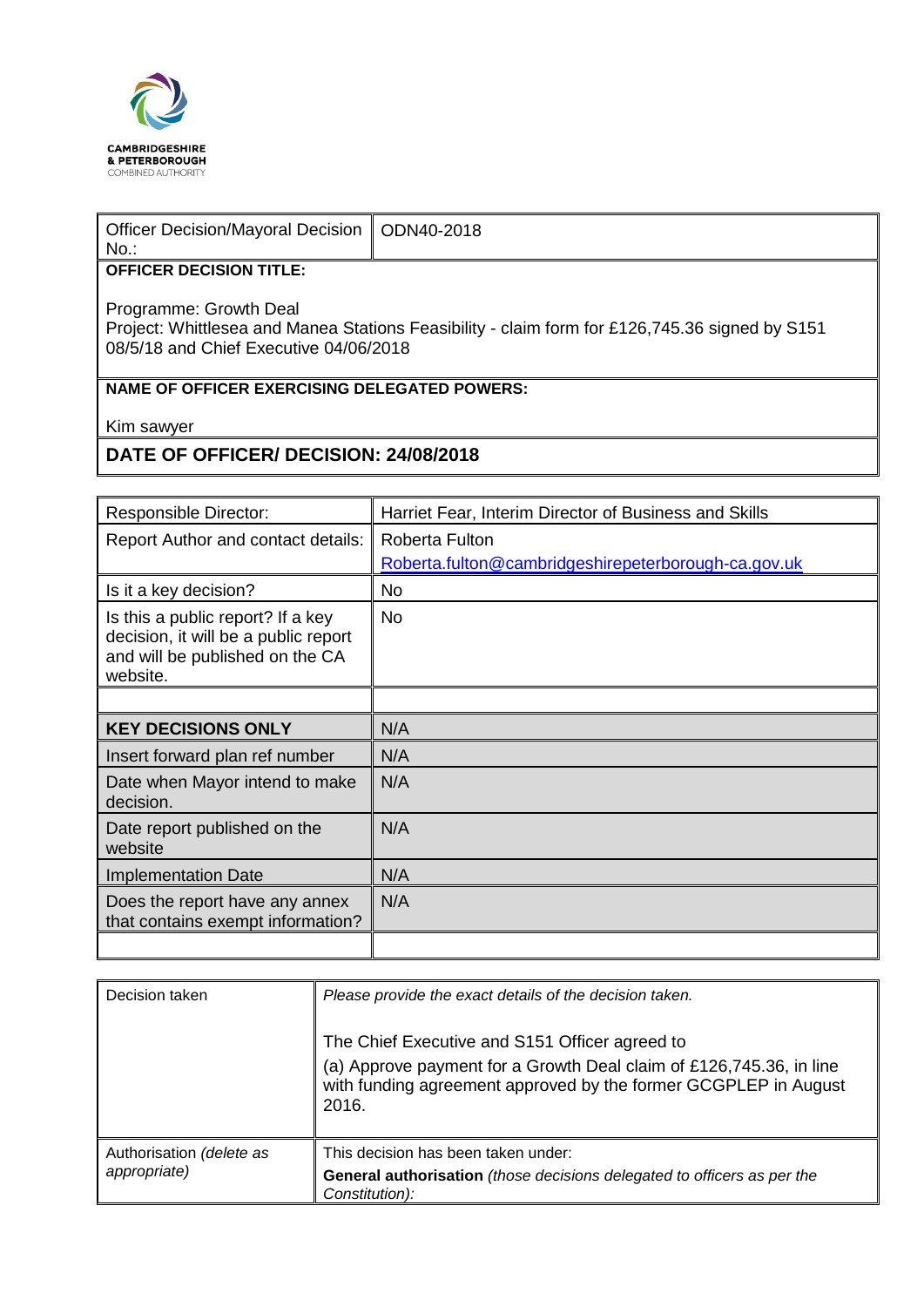

|                        | 1. Chapter 11, para 9.8 (b) and $(C)$ –<br>1.1<br>The Scheme of Delegation states:                                                                                                                                                                                                                                                                                                                                                                            |                     |                                                   |                                                                                                                                           |                                                                                                                                                                                                                                                                                                          |
|------------------------|---------------------------------------------------------------------------------------------------------------------------------------------------------------------------------------------------------------------------------------------------------------------------------------------------------------------------------------------------------------------------------------------------------------------------------------------------------------|---------------------|---------------------------------------------------|-------------------------------------------------------------------------------------------------------------------------------------------|----------------------------------------------------------------------------------------------------------------------------------------------------------------------------------------------------------------------------------------------------------------------------------------------------------|
|                        | The Head of Paid Service and the Chief Finance<br>(a)<br>Officer shall both authorise and approve all<br>expenditure incurred by the Combined Authority over<br>£100,000.                                                                                                                                                                                                                                                                                     |                     |                                                   |                                                                                                                                           |                                                                                                                                                                                                                                                                                                          |
|                        | In both the above cases, approval is provided the<br>(b)<br>expenditure is included within the agreed revenue or<br>capital budget and the Combined Authority has<br>approved commencement of the scheme.                                                                                                                                                                                                                                                     |                     |                                                   |                                                                                                                                           |                                                                                                                                                                                                                                                                                                          |
| Background Information | In August 2016, approval was awarded to Fenland District Council for a<br>feasibility study into a series of railway improvements in Whittlesea and<br>Manea.<br>In total, a Growth Deal grant of £395,000 was awarded to this project<br>and £275,960.14 has been drawn down to date, across 4 claims:                                                                                                                                                       |                     |                                                   |                                                                                                                                           |                                                                                                                                                                                                                                                                                                          |
|                        |                                                                                                                                                                                                                                                                                                                                                                                                                                                               |                     |                                                   |                                                                                                                                           |                                                                                                                                                                                                                                                                                                          |
|                        | <b>Whittlesea and Manea</b><br>1                                                                                                                                                                                                                                                                                                                                                                                                                              |                     |                                                   |                                                                                                                                           |                                                                                                                                                                                                                                                                                                          |
|                        | $\overline{\mathbf{c}}$<br>3<br>Claim no.                                                                                                                                                                                                                                                                                                                                                                                                                     | Claim date          | Spend period                                      | Amount claimed this period                                                                                                                | Amount claimed accumulated                                                                                                                                                                                                                                                                               |
|                        | $\overline{\mathbf{4}}$                                                                                                                                                                                                                                                                                                                                                                                                                                       | 1                   | Apr-17 Up to March 17                             | £49,290.64                                                                                                                                | £49,290.64                                                                                                                                                                                                                                                                                               |
|                        | 5<br>6                                                                                                                                                                                                                                                                                                                                                                                                                                                        | $\overline{2}$<br>з | Feb-18 Up to June 17<br>Feb-18 Up to September 17 | £70,243.30<br>£126,745.63                                                                                                                 | £119,533.94<br>£246,279.57                                                                                                                                                                                                                                                                               |
|                        | $\overline{7}$<br>$\overline{Q}$                                                                                                                                                                                                                                                                                                                                                                                                                              | $\overline{4}$      | Jun-18 Up to December 2017                        | £29,680.57                                                                                                                                | £275,960.14                                                                                                                                                                                                                                                                                              |
|                        | These claims have been submitted along with a monitoring report and<br>updated budget schedule. Monitoring meetings have taken place as<br>required to ensure the deliverables have been met.<br>The 3 <sup>rd</sup> claim was submitted to the former GCGPLEP on 26 <sup>th</sup> February<br>2018 and covered the period July -September 2017. This was for<br>Network Rail invoices into option assessment and the second set of<br>topographical surveys. |                     |                                                   |                                                                                                                                           |                                                                                                                                                                                                                                                                                                          |
|                        | This claim was approved by the Combined Authority finance team on<br>8 <sup>th</sup> May and the reason for this time delay is that the External Project<br>Manager for this project was unavailable for a large period of time and<br>therefore not able to answer Combined Authority's questions on the<br>evidence provided.                                                                                                                               |                     |                                                   |                                                                                                                                           |                                                                                                                                                                                                                                                                                                          |
|                        |                                                                                                                                                                                                                                                                                                                                                                                                                                                               |                     |                                                   | remaining from the original funding agreement, which will be drawn<br>met with Fenland Council in June to discuss this project and it was | A fourth claim for this project has also been submitted to the Combined<br>Authority for payment for £39,680.57 and this was successfully paid to<br>the applicant week commencing 25 <sup>th</sup> June. This now leaves £83,039.86<br>down via one more claim. The Combined Authority Growth Deal Team |